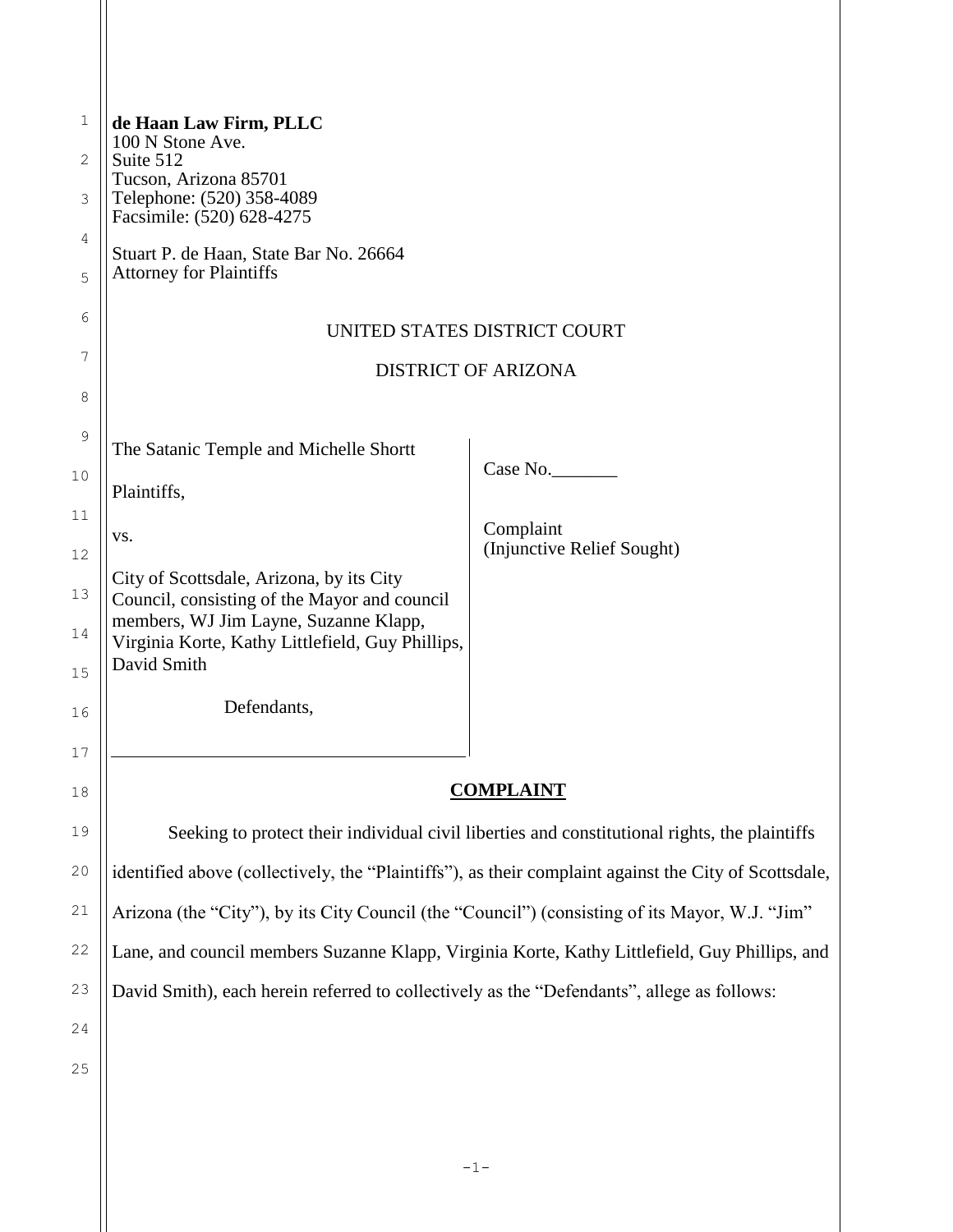## **NATURE OF THE CLAIMS**

1. This action arises out of the City's practice of regularly opening public Council meetings with official invocations that are open to any religious denomination that requests it.

2. The Satanic Temple and its agent Michelle Shortt were denied an opportunity to give an invocation after prior approval.

3. In their stead, another invocation was given on the day they were scheduled.

4. The Plaintiffs seek injunctive and declaratory relief and damages under 42 U.S.C. § 1983 against Defendants to redress these Establishment Clause violations, together with recovery of attorney's fees and costs under 42 U.S.C. 1988(b).

# **JURISDICTION AND VENUE**

5. This case arises under the First Amendment to the Constitution of the United States and presents a federal question within this court's jurisdiction pursuant to 28 U.S.C. 1331 and 1343(a)(3). The court has authority to issue a declaratory judgment under 28 U.S.C. 2201 and to provide injunctive relief and award damages under 28 U.S.C. 1343 and Fed. R. Civ. P. 65.

6. Venue is proper within this judicial district pursuant to 28 U.S.C. 1391(b)(2) because events giving rise to the Plaintiff's claims occurred in Maricopa County, Arizona.

# **PARTIES**

7. Plaintiff Michelle Shortt has been a resident of the State of Arizona since 1998. She has an Associate's of Applied Science degree in mortuary science and is self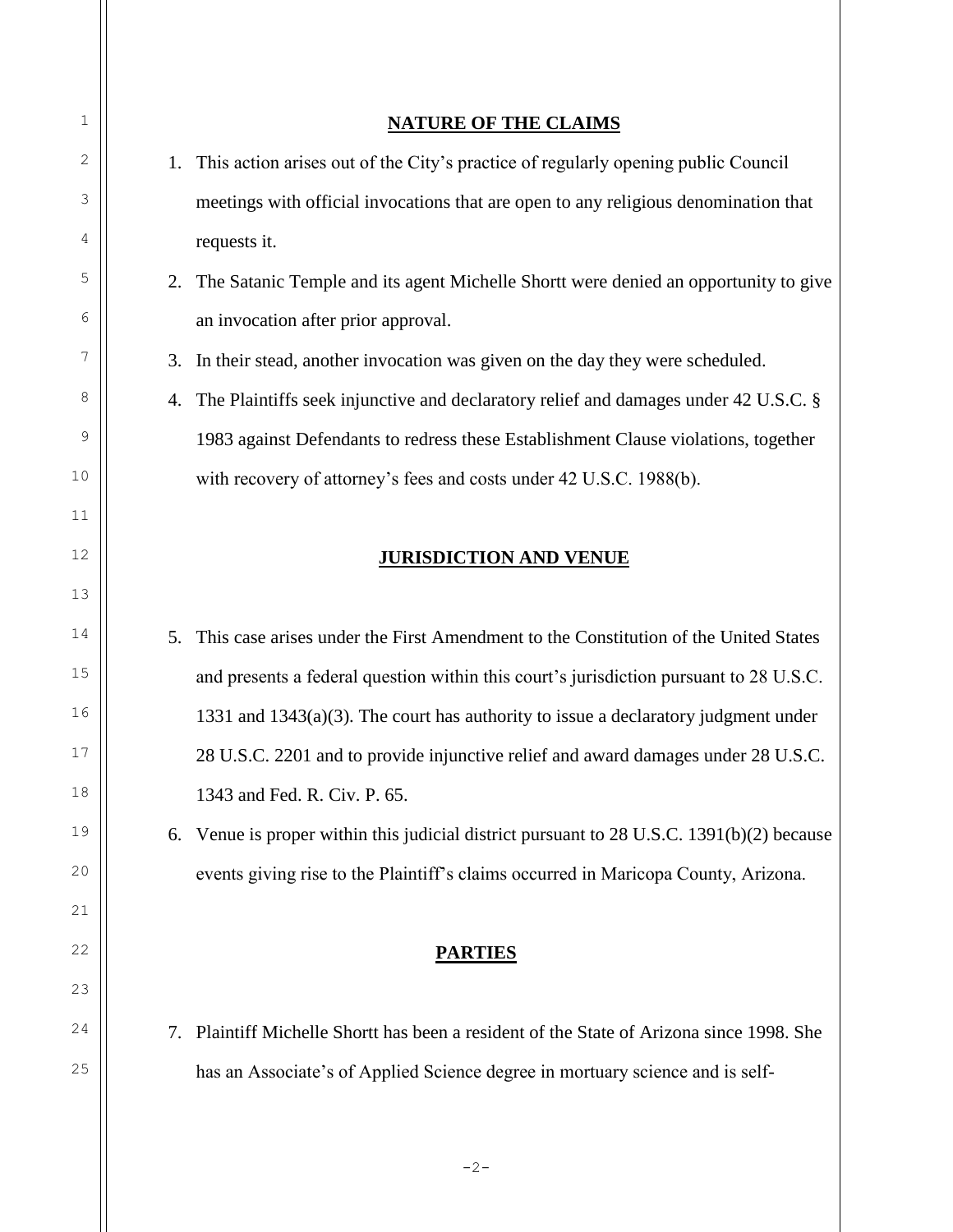employed as a professional model. She has been a self-identified Satanist since age 14 and a member of The Satanic Temple since its inception.

- 8. Plaintiff The Satanic Temple has chapters throughout the United States and Europe with over 50,000 members.
- 9. The mission of The Satanic Temple is as follows: "to encourage benevolence and empathy among all people. In addition, we embrace practical common sense and justice. As an organized religion, we feel it is our function to actively provide outreach, to lead by example, and to participate in public affairs wheresoever the issues might benefit from rational, Satanic insights. As Satanists, we all should be guided by our consciences to undertake noble pursuits guided by our individual wills. We believe that this is the hope of all mankind and the highest aspiration of humanity."
- 10. The Plaintiffs consider the sectarian invocations divisive and exclusionary, leaving them to conclude they are unwelcome at City Council meetings and political outsiders in their own State.
- 11. Plaintiff Michelle Shortt objects to the exclusionary sectarian invocation on religious grounds. As a practicing Satanist, she believes the sectarian invocations violate her First Amendment rights to religious liberty by advancing particular religions while excluding her own.
- 12. Defendant The City of Scottsdale is a political subdivision of the State of Arizona. The City Council is a legislative body and is composed of the elected Council members.
- 13. Each of the City Council members acted under the color of law and are sued in his or her official capacity.

25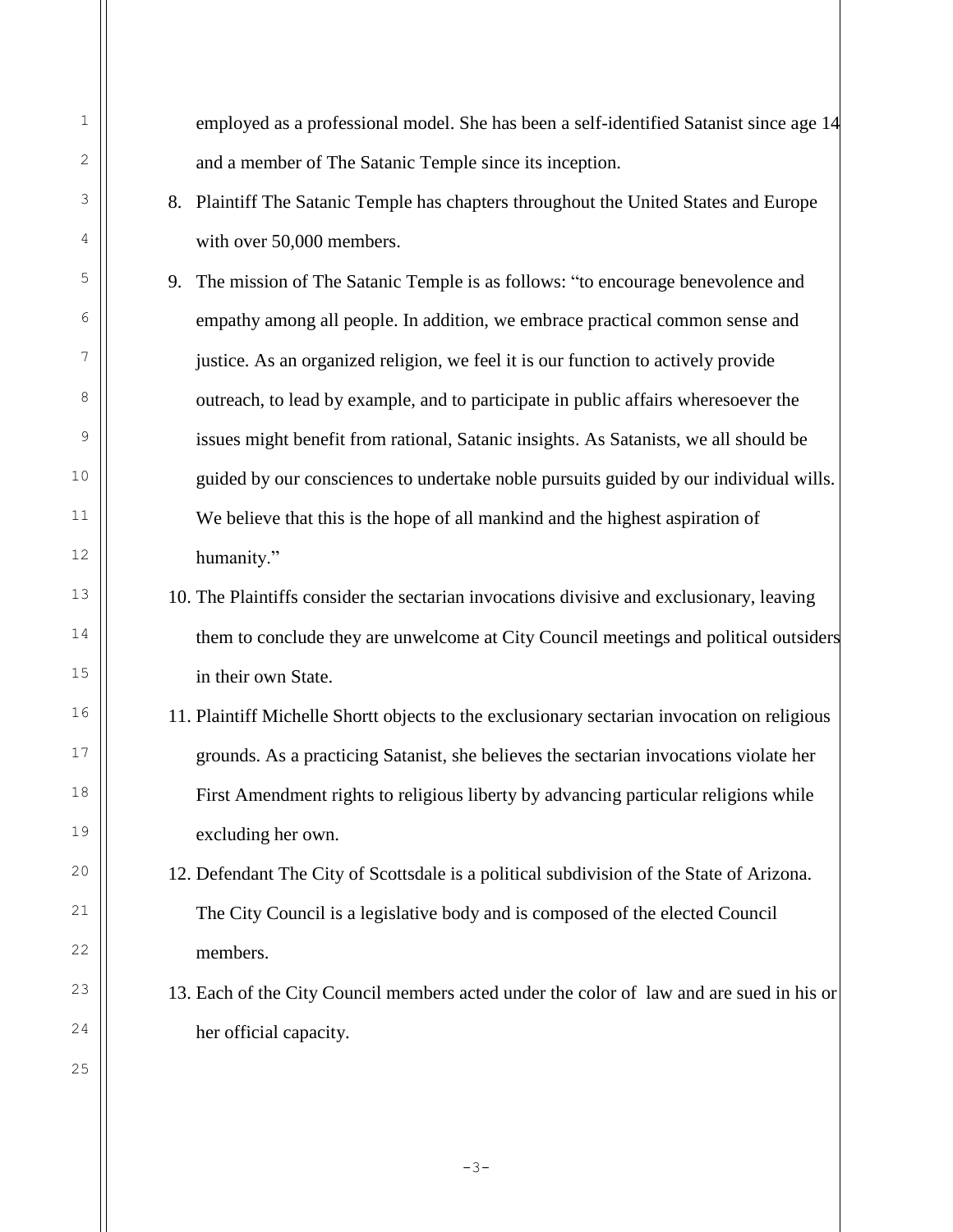14. The facts alleged as to the parties stated above are incorporated herein by reference. 15. The City Council meets in open session on average more than once a month. Its meetings are open to the public and are a primary means for State citizens to observe

**FACTS**

and participate in the business of local government. 16. Council meetings are broadcast on local television and video recordings are posted on

- the Council's website.
- 17. It is the Council's practice to open every public general session Council meeting by leading the audience with an official prayer, delivered by a member of a church. These invocations occur on a rotating basis.
- 18. The prayers delivered by the public are frequently Christian in nature, making express sectarian references, such as to Jesus Christ.
- 19. A review of the invocations during 2008 through 2016 reveal that every invocation given was of the Judeo-Christian faith.
- 20. During this eight-year period, none of the official invocations delivered by the public mentioned non-Christian deities or used non-Christian language.
- 21. On February 8, 2016, a member of The Satanic Temple requested that representative Plaintiff Shortt give the invocation.
- 22. This request was made by a phone call to the Management Assistant to Mayor  $& City$ Council, pursuant to the standard policies.

 $-4-$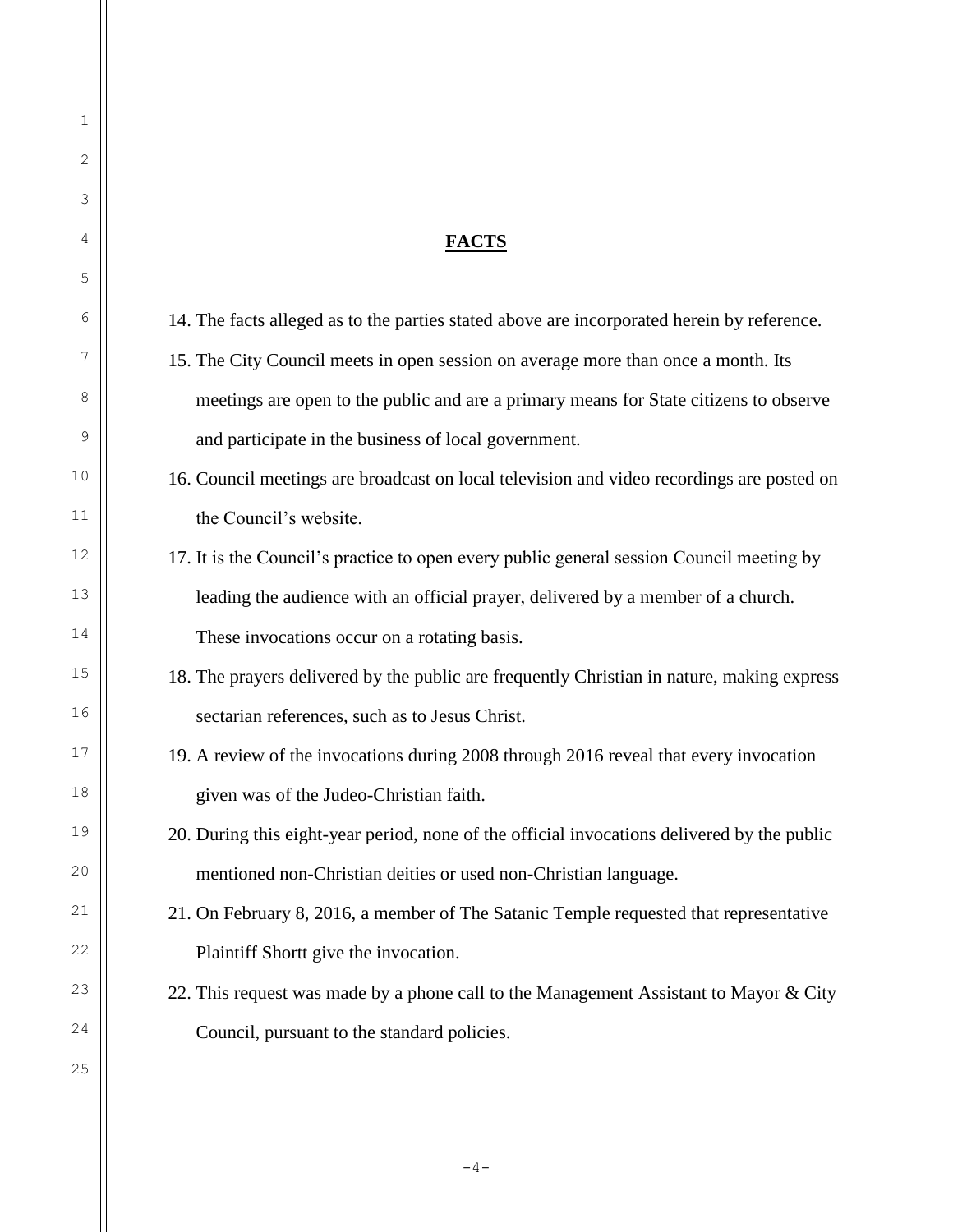23. On February 11, 2016, Defendant Kathy Littlefield sent responses to constituents stating that while she likes having the prayers, she does "NOT want the Satanists" and considers allowing them to speak "taking equality too far." A true and accurate copy of this correspondence is attached herein as (Exhibit 1) 24. The Management Assistant scheduled Plaintiff Shortt to give the invocation for April 5, 2016. 25. There was no application process or inquiries as to location or community ties for invocations. 26. On February 23, 2016, a follow up email was sent to the Management Assistant requesting a date change due to logistical reasons. (Exhibit 2). 27. The next day, on February 24, 2016, the Management Assistant responded to the request and offered Plaintiff Shortt a date to speak on either July 5 or 6, 2016. (Exhibit 3). 28. Plaintiff Shortt was rescheduled to give the invocation on behalf of The Satanic Temple on July 6, 2016. 29. Immediately after the rescheduling on March  $14<sup>th</sup>$ , 2016, the Management Assistant to the Mayor and City Council sent a message to the Council stating that, "After they scheduled, we reached out to everyone on our list of faith leaders to try to book as many dates as possible. Unfortunately, we weren't able to secure someone else to commit to the invocation on July  $6<sup>th</sup>$ ." (Exhibit 4) 30. On March 16, 2016, Defendant Suzanne Klapp made a public statement announcing that she intended on leaving the meeting if The Satanic Temple were to give an invocation and that there is "no current rule to the invocation." Klapp further stated that, "it's time to make it clear that a rule must be established about who can come and what kind of message is expected." (Exhibit 5)

1

2

3

4

5

6

7

8

9

10

11

12

13

14

15

16

17

18

19

20

21

22

23

24

25

 $-5-$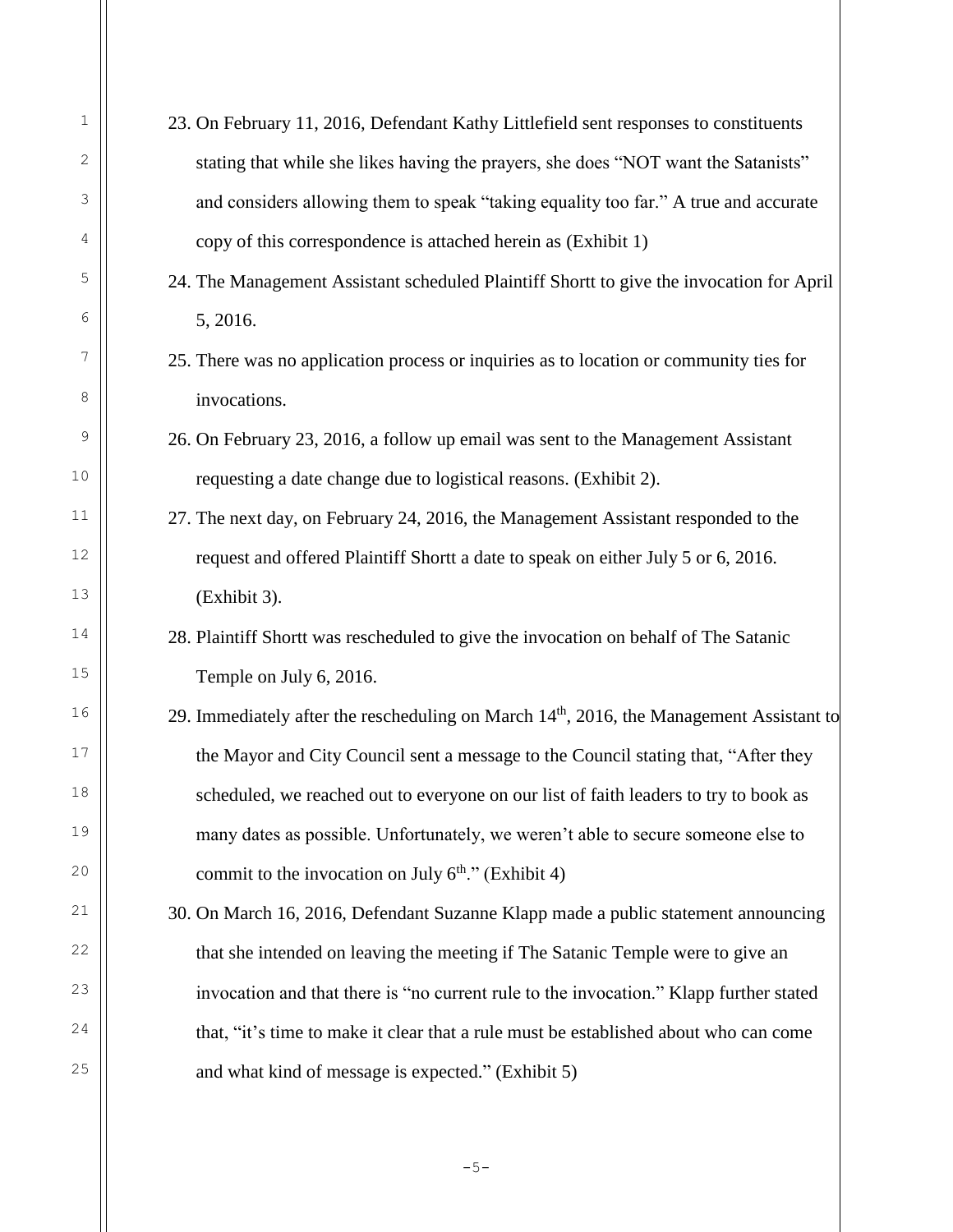31. On March 22, 2016, Defendant David Smith stated to constituents that he acknowledged Satanism was protected by the First Amendment but that this is "absurd" and that his intent is that his deliberations on the council be "guided by God alone." (Exhibit 6) 32. On May 23, 2016, an email was sent to The Satanic Temple that read, "The City Manager has asked me to inform you that he has decided that the City is not going to deviate from its long standing practice of having the invocation given only by representatives from institutions that have a substantial connection to the Scottsdale community. Therefore we are making other arrangements for the invocation to be given on July 6th." (Exhibit 7) 33. Plaintiff Shorrt was replaced by Student Pastor Joshua Newton, First Southern Baptist Church of Scottsdale as the deliverer of the invocation. 34. The Satanic Temple invocation to be given by Plaintiff Shortt did not occur. 35. The Mayor of Scottsdale, Defendant Jim Lane, then used this incident as a mayoral "accomplishment" in his reelection website. (Exhibit 8) 36. Stating that The Satanic Temple "demanded" to give an invocation in Scottsdale, Defendant Jim Lane boasted that "In Scottsdale we've decided to keep our traditional invocations and we've decided to send this Satanist sideshow elsewhere." (Exhibit 9 with transcription of text) 37. Defendant Mayor Lane unilaterally imposed the rule that, "only institutions with a

substantial connection to the Scottsdale community will be allowed to give invocations."

38. At no time in the application process were groups asked what substantial community ties existed.

 $-6-$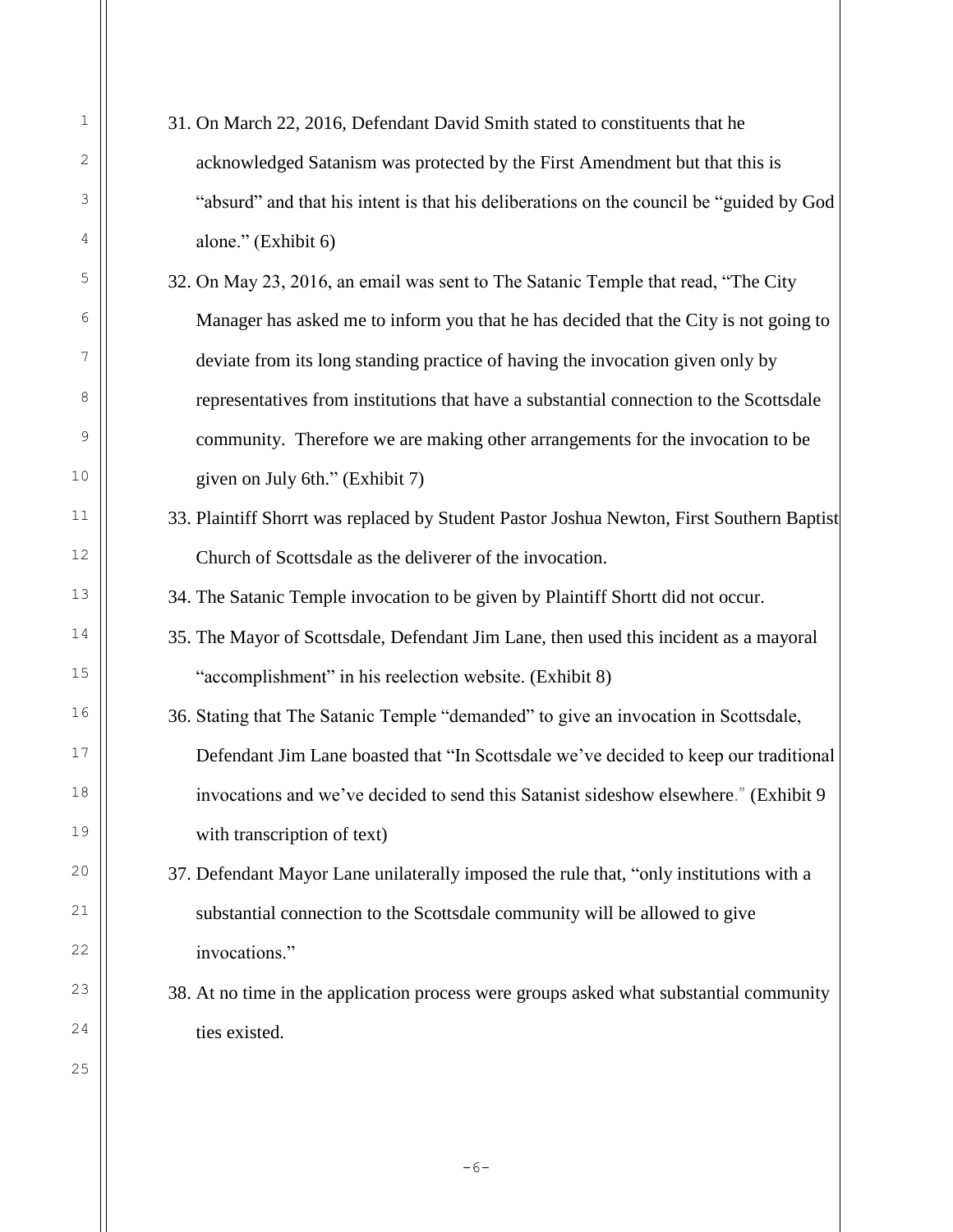- 39. Mayor Lane stated that "these invocations celebrate our diversity, as we have heard respectful and thoughtful messages from Christians, Jews, Muslims, Buddhists, Hindus and countless other faiths."
- 40. At no time have members of the Muslim, Buddhist, or Hindu faith given an invocation before the Scottsdale City Council.
- 41. In an election pamphlet, Mayor Lane listed that he "stopped so-called 'Satanists' from mocking City Hall traditions with a 'prayer'."

## **CAUSES OF ACTION**

#### **Count 1 – Establishment Clause Violation**

42. All preceding allegations are incorporated herein by reference.

43. The Defendants' established practice of permitting regular official sectarian invocations to open City Council meetings while denying The Satanic Temple the same right is in violation of the Establishment Clause of the First Amendment to the United States Constitution.

#### **Count 2 – Equal Protection Violation**

44. Defendants' preference of certain religious denominations and discrimination against the Satanic Temple is in violation of the Equal Protection Clause of the United States Constitution.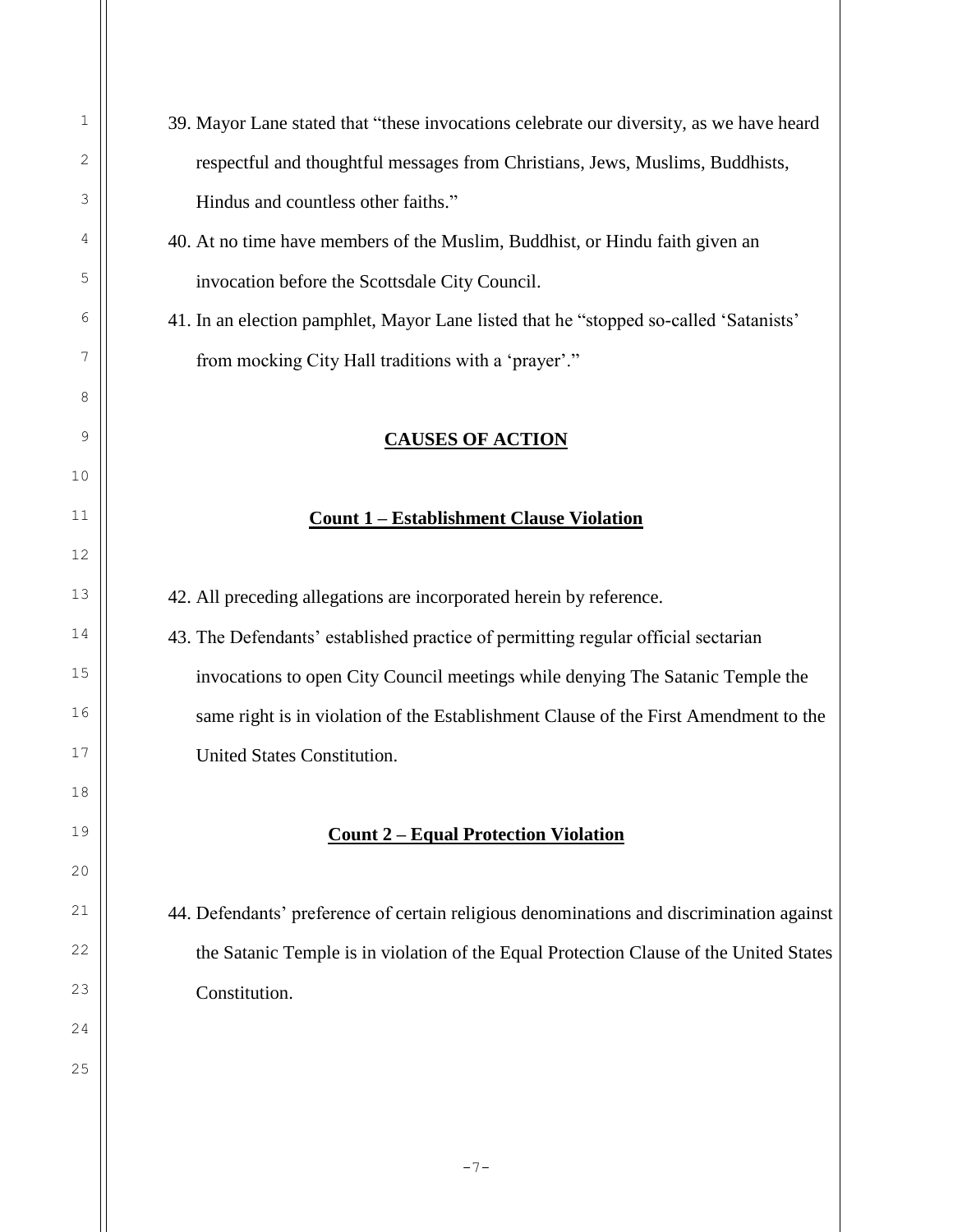### **Count 3 – Arizona Religious Tolerance Violation**

45. Defendants' denial of Plaintiff's request violated Toleration of Religious Sentiment Clause of the Arizona Constitution. Ariz. Const. art. XX §1

## **Count 4 – 42 U.S.C. § 1983**

46. The Defendants acted under color of statute law in violating the First Amendment as described herein in violation of 42 U.S.C. § 1983.

## **RELIEF SOUGHT**

The Plaintiffs demand that this court grant the following relief

1. A declaratory judgment that the Defendants' (i) categorical exclusion of minority religions from the invocation prayer practice and (ii) specific denial of The Satanic Temple's invocation violates the Establishment Clause of the First Amendment of the United States Constitution.

2. An injunction enjoining the Defendants, their successors, and any person in active concert with the Defendants from knowingly, intentionally, or negligently denying non-Christian religious groups the opportunity to give opening invocation.

- 3. In the alternative, an injunction enjoining the Defendants, their successors, and any person in active concert with the Defendants prohibiting invocations before Scottsdale City Council meetings.
- 4. A judgement in the Plaintiffs' favor for nominal damages;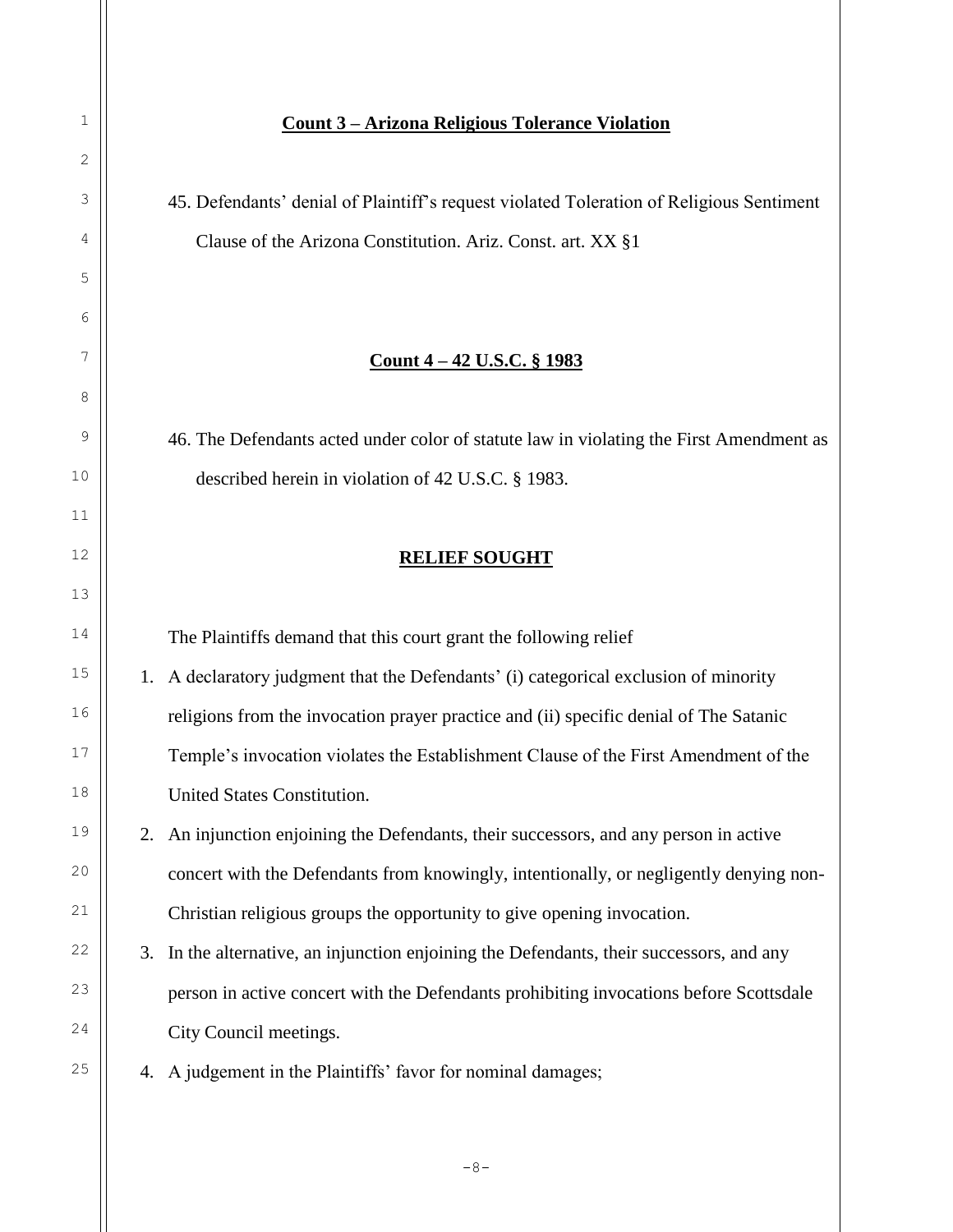| $1\,$       | 5. An award to the Plaintiffs of their reasonable costs, disbursements, and attorneys' fees as |  |
|-------------|------------------------------------------------------------------------------------------------|--|
| 2           | allowed by law from Defendants pursuant to 42 U.S.C. § 1988; and                               |  |
| 3           | 6. An award of such other and further relief as the court shall deem just.                     |  |
| 4           |                                                                                                |  |
| 5           | RESPECTFULLY SUBMITTED this 23rd day of February, 2018                                         |  |
| 6           | s/ Stuart P. de Haan                                                                           |  |
| 7           | Stuart P. de Haan<br><b>Attorney for Plaintiffs</b>                                            |  |
| 8           |                                                                                                |  |
| $\mathsf 9$ |                                                                                                |  |
| 10          | <b>Attorney for the Plaintiffs:</b>                                                            |  |
| 11          | Stuart de Haan<br>The Satanic Temple                                                           |  |
| $12$        | 100 N Stone Ave.<br>Suite 512                                                                  |  |
| 13          | Tucson, Arizona 85701<br>Telephone: (520) 358-4089                                             |  |
| 14          | Facsimile: (520) 628-4275                                                                      |  |
| $15$        |                                                                                                |  |
| 16          |                                                                                                |  |
| 17          |                                                                                                |  |
| $18$        |                                                                                                |  |
| 19          |                                                                                                |  |
| 20          |                                                                                                |  |
| 21          |                                                                                                |  |
| 22          |                                                                                                |  |
| 23          |                                                                                                |  |
| 24          |                                                                                                |  |
| 25          |                                                                                                |  |
|             |                                                                                                |  |
|             |                                                                                                |  |